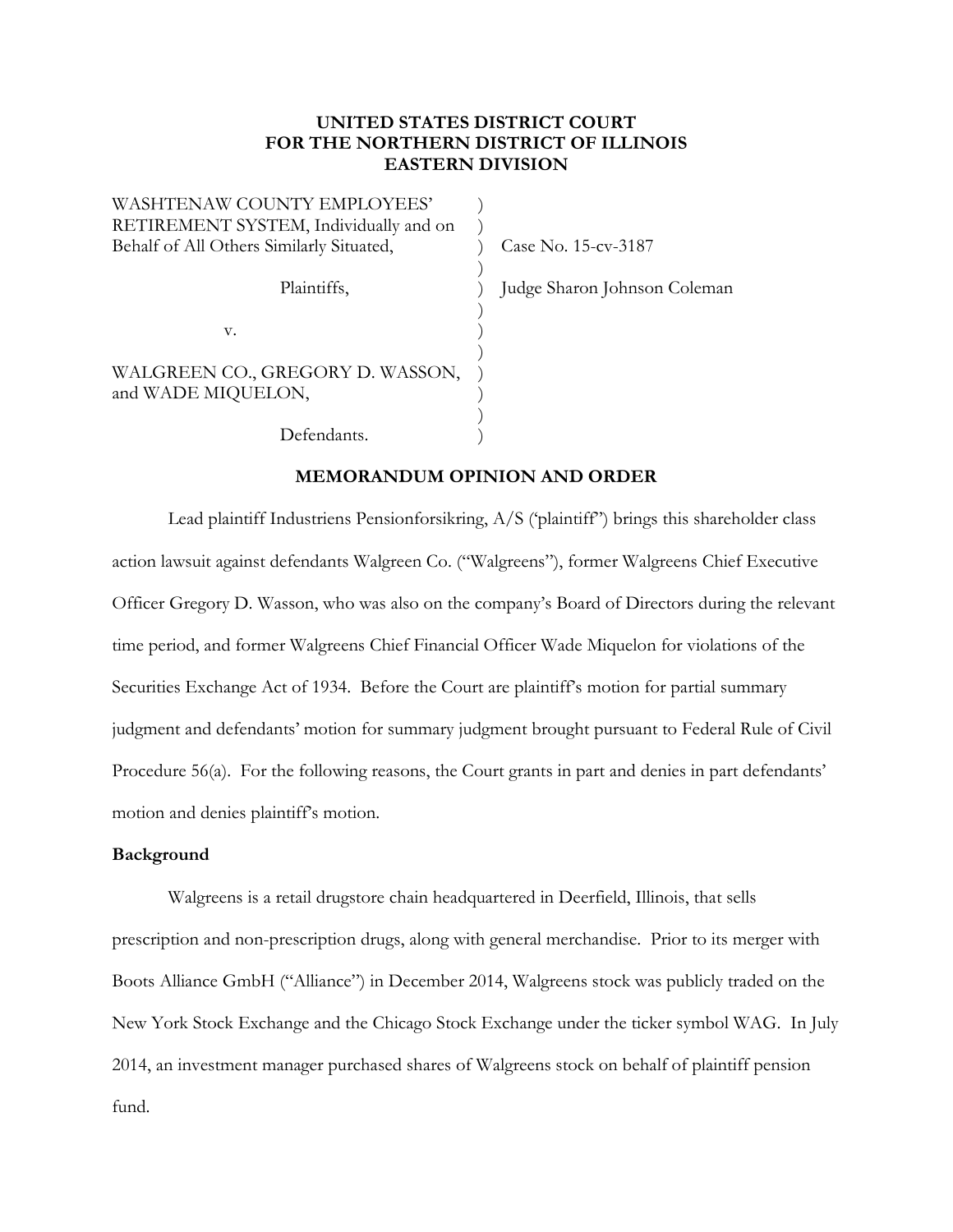Walgreens' largest business unit is the pharmacy division. Prescription drugs represent Walgreens' largest class of products and the majority of prescription drugs sold by Walgreens are generic. The profit margin for generic drugs is dependent on the difference between the cost of the generic drug and the reimbursement rate Walgreens receives for supplying a customer with the drug. For years, generic drug prices followed a deflationary trend, but starting in 2013 that trend began to change. At that time, Walgreens had contracted with third-party payers, such as the federal government, commercial health insurance plans, and pharmacy benefit managers, to provide fixed maximum rates of reimbursement for each generic drug based on the assumption that generic drug prices would continue to decline. Typically, these contracts were negotiated on annual cycles for Medicare Part D or multi-year cycles for private health insurance. At issue in this fraud-on-themarket case are Walgreens' statements concerning the influence of generic drug price inflation and reimbursement expenses on Walgreens' long-range financial goals for fiscal year 2016 ("FY16"), which began on September 1, 2016 and ended on August 31, 2016.

In June 2012, Walgreens announced that it was entering into a two-step merger with Alliance. The first step involved Walgreens acquisition of 45% of Alliance's stock in 2012. The second step allowed for Walgreens to exercise an option of acquiring the remaining 55% of Alliance's stock approximately three years later if Walgreens' shareholders approved. Around that time, Walgreens also set forth long-range goals for FY16, which reflected the expected benefits of the new partnership with Alliance, including generating \$1 billion in combined synergies and between \$9 and \$9.5 billion in adjusted earnings before interest and taxes ("EBIT"), among other goals. Walgreens made this information available to the public in September 2012.

In December 2013, the pharmacy division finance team forecasted a shortfall in the pharmacy budget for FY14, after which senior management reduced the FY16 EBIT estimate from between \$9 and \$9.5 billion to \$8.4 billion. During a quarterly earnings call on December 20,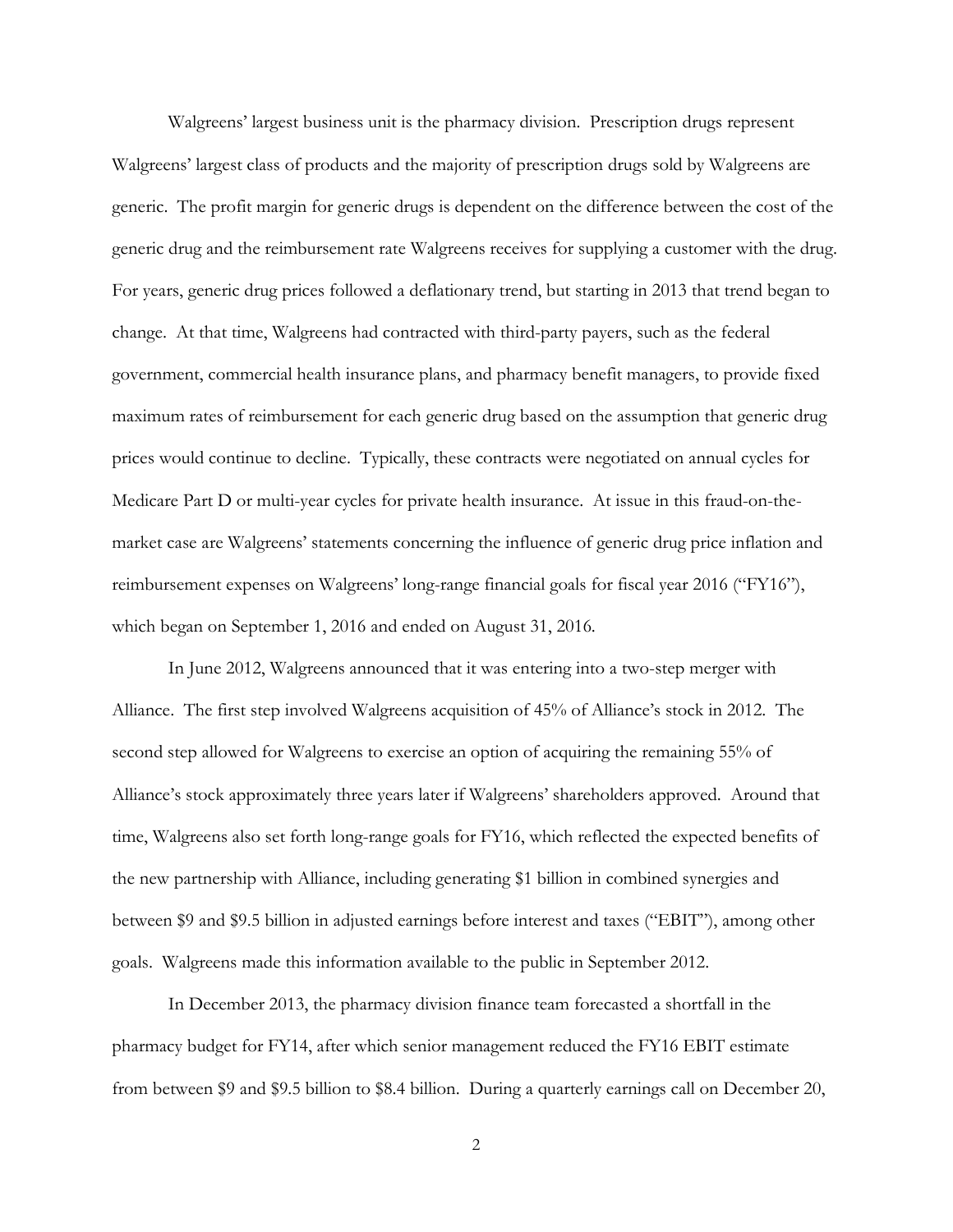2013, Miquelon told the public that the performance with respect to the adjusted operating income goal of \$9 billion to \$9.5 billion was currently tracking "a bit" below the compound annual growth rate ("CAGR") required to meet this goal, but Walgreens remained focused on delivering this goal. Meanwhile, evidence in the record shows that by the end of 2013, Miquelon and his team had identified that inflation in the price of generic drugs and that Walgreens' contracts with third-party payers were two potential risks to meeting the FY16 EBIT goal.

On January 9, 2014, Walgreens' management presented the internal FY16 EBIT estimate of \$8.4 billion to the Board of Directors. The materials presented to the Board in advance of the January 9 meeting explained that generic drug manufacturers took an aggressive industry-wide pricing action in mid-September 2013 creating price inflation above historical and expected levels. Shortly thereafter, on a January 15, 2014, J.P Morgan conference call, Wasson reiterated Miquelon's December 2013 statement that performance with respect to the adjusted operating income goal of \$9 billion to \$9.5 billion was tracking below the CAGR required to achieve this goal, but that Walgreens remained focused on delivering it.

There is evidence in the record that by March 2014 Miquelon believed the deflation in the pricing of generic drugs, which had once been the trend, may have reverted to an inflationary trend. Walgreens admits that by mid-May 2014, generic price inflation was a well-known industry phenomenon and had been publicly remarked upon by Walgreens' competitors and other market participants. Evidence also suggests that Walgreens was having a difficult time negotiating with a certain group of third-party payers during the spring of 2014.

On March 25, 2014, Walgreens held its second quarter earnings call, at which time Miquelon read the following statement:

As stated on our last call, our adjusted operating income goal of \$9 billion to \$9.5 billion is currently tracking below the CAGR required to meet this goal and below our initial expectations. We continue to recognize that there are risks to achieving this goal, however, we remain focused on delivering it.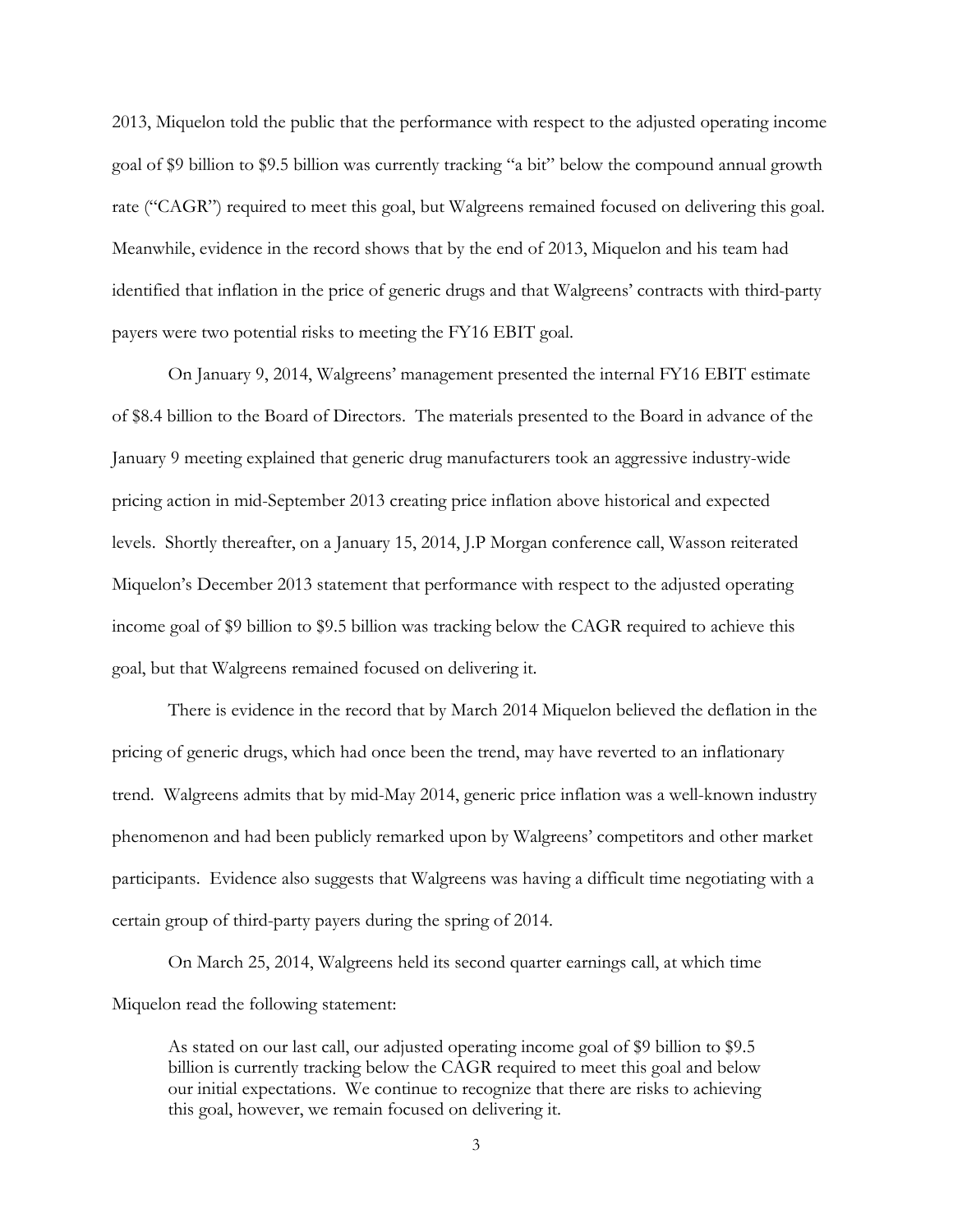And as I also stated, we have identified a range of further opportunities, including benefits from our [drug wholesaler] relationship; incremental Alliance [] synergies; business expansion and new initiatives; and cost savings, which can all help mitigate these risks.

During the March 25, 2014 earnings call, Miquelon simultaneously presented a slide that stated the FY16 EBIT goal was "\$9.0 to \$9.5 billion." Also during this earnings call, Miquelon stated: "While we always experience some level of reimbursement pressure, the most significant factor affecting the pharmacy margin was dramatically slower rate of new generic introductions year over year." Similarly, in its March 27, 2014, second quarter 10-Q filed with the Securities and Exchange Commission ("SEC"), Walgreens stated "[r]etail pharmacy margins were negatively impacted by a significant reduction in the number of brand to generic drug conversions and lower market driven reimbursements."

At a Board meeting on April 10, 2014, Miquelon informed the Board that the FY16 EBIT target "now appeared to have an additional risk well in excess of \$1 billion primarily based on third party reimbursement negotiations (including Medicare Part D contracts), continued unprecedented inflation in the price of generic drugs, and underperformance of Alliance." Miquelon also told the Board that there were "opportunities to mitigate some of these risks."

Shortly thereafter, on April 17, 2014, J.P. Morgan hosted a conference call with Wasson. On that call, the J.P Morgan analyst asked Wasson about the impact of generic drug price inflation. Wasson replied, "we think that it was really kind of a one-time phenomenon" and that it "was probably an anomaly." He further stated that Walgreens had "a better opportunity than anyone to offset that generic inflation." In relation to reimbursement expenses, Wasson stated "we're not seeing anything that I would call unusual. I think it's more normal course of business." Similarly, an analyst's report that memorialized a May 16, 2014 Morgan Stanley conference call with Miquelon and Wasson stated: "Generic price inflation. WAG has not seen any unusual activity, but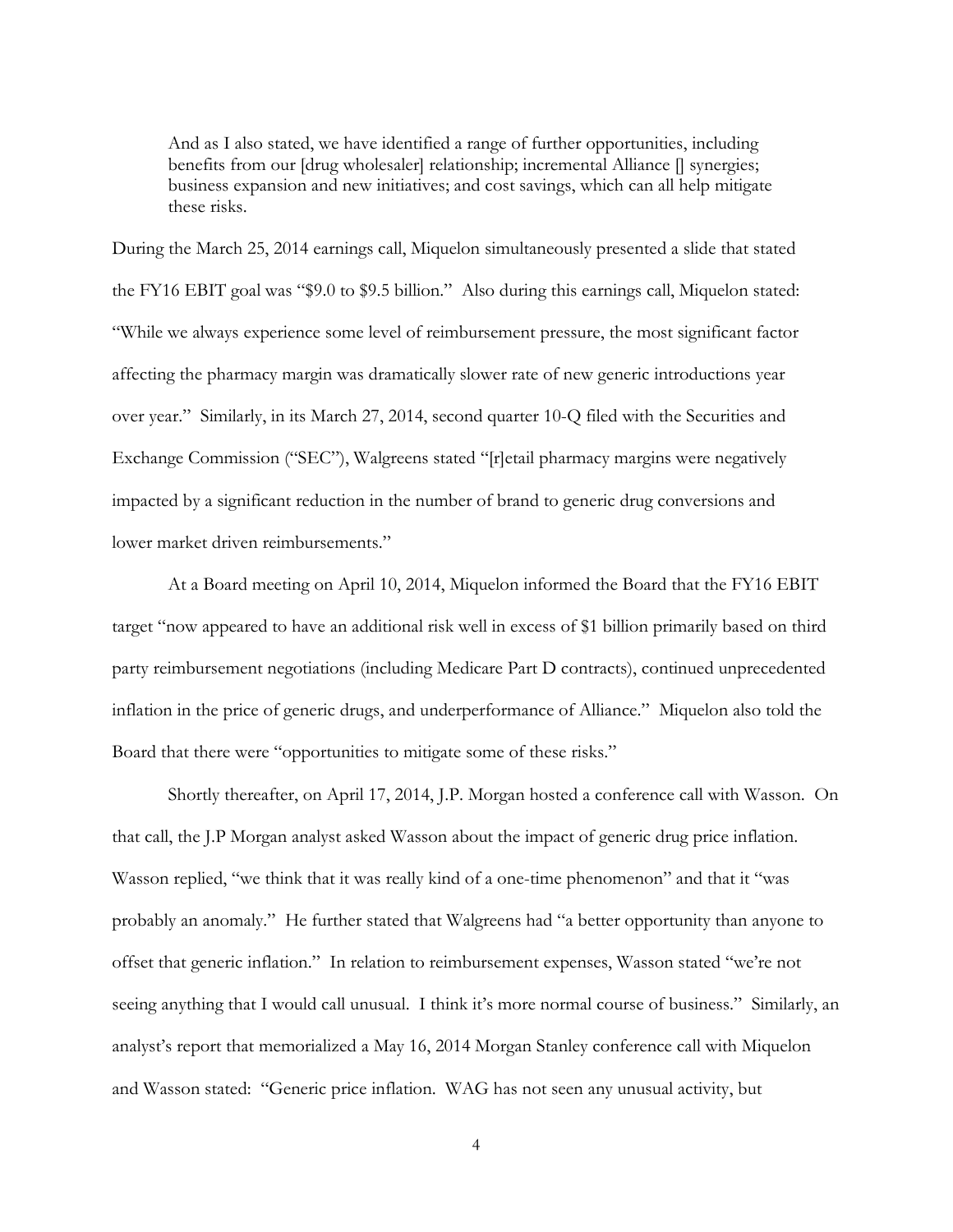purchasing JV [joint venture] leaves it in better shape than peers to cope with generic price increases."

On May 14-15, 2014, Miquelon made statements during investor meetings hosted by Goldman Sachs. On May 23, 2014, Goldman Sachs issued an analyst report regarding the May 2014 meetings:

During our meetings, Wade Miquelon, CFO, highlighted that WAG is tracking on or ahead of plan for each of its five FY16 financial targets with the lone exception of adj. EBIT. That said, management believes this target remains achievable and sees further upside beyond FY16 by leveraging a global footprint, expanding in growth markets, and bringing [Alliance's] best practices to the U.S[.]

By late May 2014, Walgreens' executives began discussing how they would present the

withdrawal of the FY16 EBIT target to the public. In early June 2014, Wasson argued for delaying

Walgreens' upcoming third quarter earnings conference call so the negative news regarding the

withdrawal of the FY16 EBIT goal could be bundled with positive developments in relation to step

two of the Alliance merger.

Walgreens then held its regularly scheduled third quarter earnings call on June 24, 2014,

withdrawing its FY16 EBIT target. At the call, Wasson stated:

One final note, as a result of the many Step 2 considerations and current business performance, the company is withdrawing its fiscal year 2016 goals that were previously announced in 2012. The company expects to provide a new set of goals and metrics for the proposed combined enterprise for fiscal 2016 and we will communicate those to you on our call, which we expect to hold in late July or early August.

Let me speak directly to two of the prior goals. Regarding our adjusted operating income goal of \$9 billion to \$9.5 billion, on previous calls we noted we were tracking below the CAGR required to meet the goal. We now no longer expect to reach that goal.

Approximately six weeks later, Walgreens issued a press release and held an investor call on

August 6, 2014, during which it disclosed the extent of the resulting earnings shortfall. Specifically,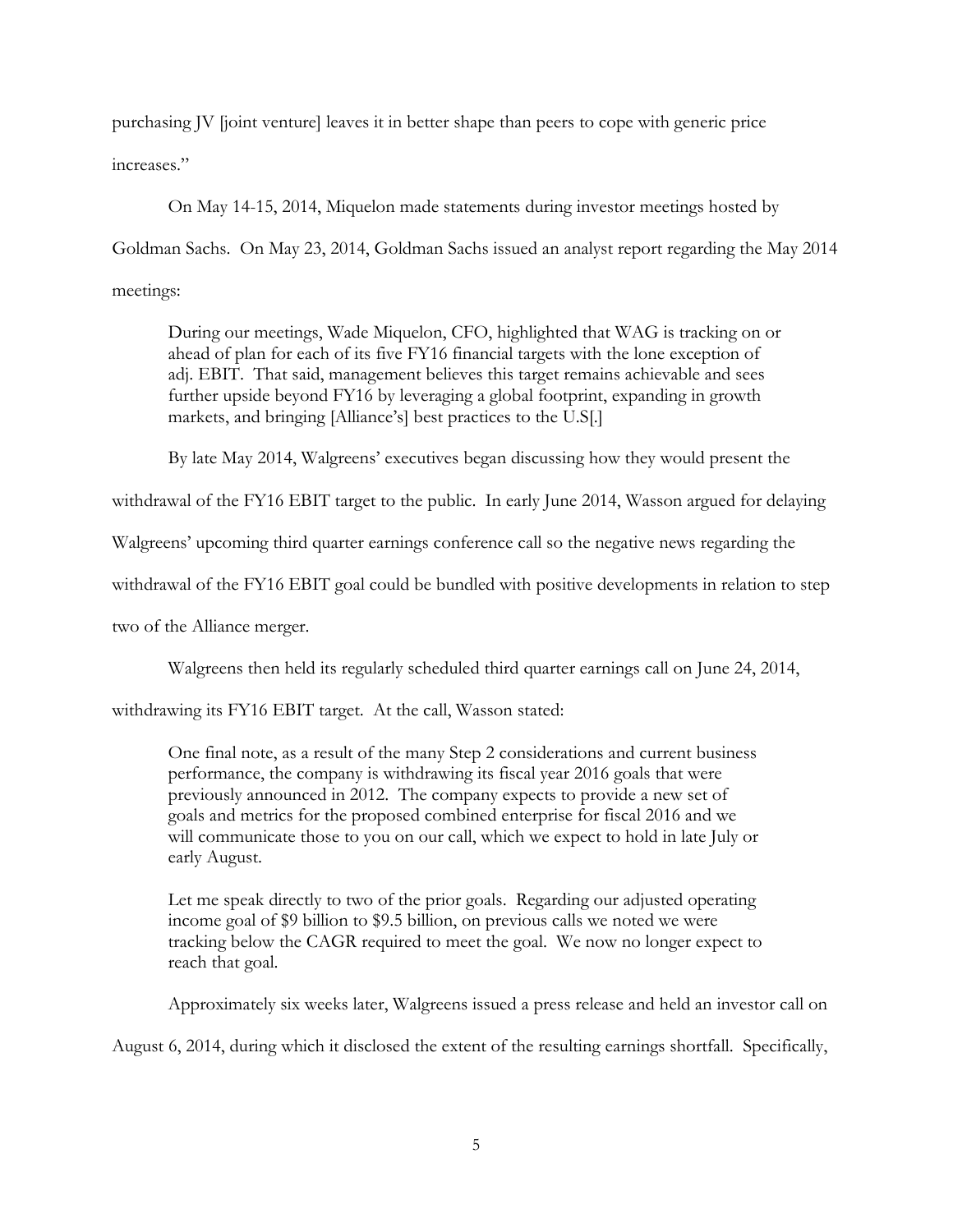Walgreens announced the new FY16 EBIT target as \$7.2 billion, which was at least \$1.8 billion

below the original estimated \$9 to \$9.5 billion goal. At the investor call, Wasson stated:

[W]e have been challenged by the ongoing global pharmacy reimbursement pressure, which continues and the rapid and pronounced increase in generic drug pricing, which we did not fully anticipate and now expect to persist longer than we anticipated. Both factors are having an adverse effect on Walgreens' pharmacy margin, which we're not able to fully mitigate given the structure of certain existing contracts.

…

We expect gross margin to be down a similar percentage year-over-year to what we saw in the third quarter. That's due to the ongoing gross margin pressures on the items we mentioned before. These include the recent changes in the environment of our pharmacy business including ongoing generic inflation, reimbursement pressure and a shift in pharmacy mix toward 90 day at retail and Medicare part D.

By market close on August 6, Walgreens stock dropped from \$69.12 to \$59.21 amounting to a

decline of 14.3% in a single day.

On December 29, 2014, the vast majority of Walgreens shareholders (97%) voted in favor of step two of the merger with Alliance and the transaction was completed on December 31, 2014. Walgreens Boots Alliance stock trades under the ticker symbol WBA on the NASDAQ.

The class period runs from March 25, 2014 until August 5, 2014. Plaintiff asserts that certain public statements made by Walgreens during this time period violated Section 10(b) of the Securities Exchange Act and Rule 10b-5(b) and that Wasson and Miquelon are liable for those violations as control persons under Section  $20(a)$  of the Exchange Act. These public statements include two "forward-looking" statements: (1) Miquelon's remarks at the March 25, 2014 second quarter earnings call that Walgreens remained focused on delivering the FY16 EBIT target of \$9 billion to \$9.5 billion; and (2) Miquelon's May 14-15, 2014 statements that management believed the FY16 EBIT target remained achievable as memorialized by a May 23, 2014, Goldman Sachs report. Other statements plaintiff challenges are: (1) Wasson's or Miquelon's statement that Walgreens has not seen anything unusual in relation to generic drug price inflation made at the May 16, 2014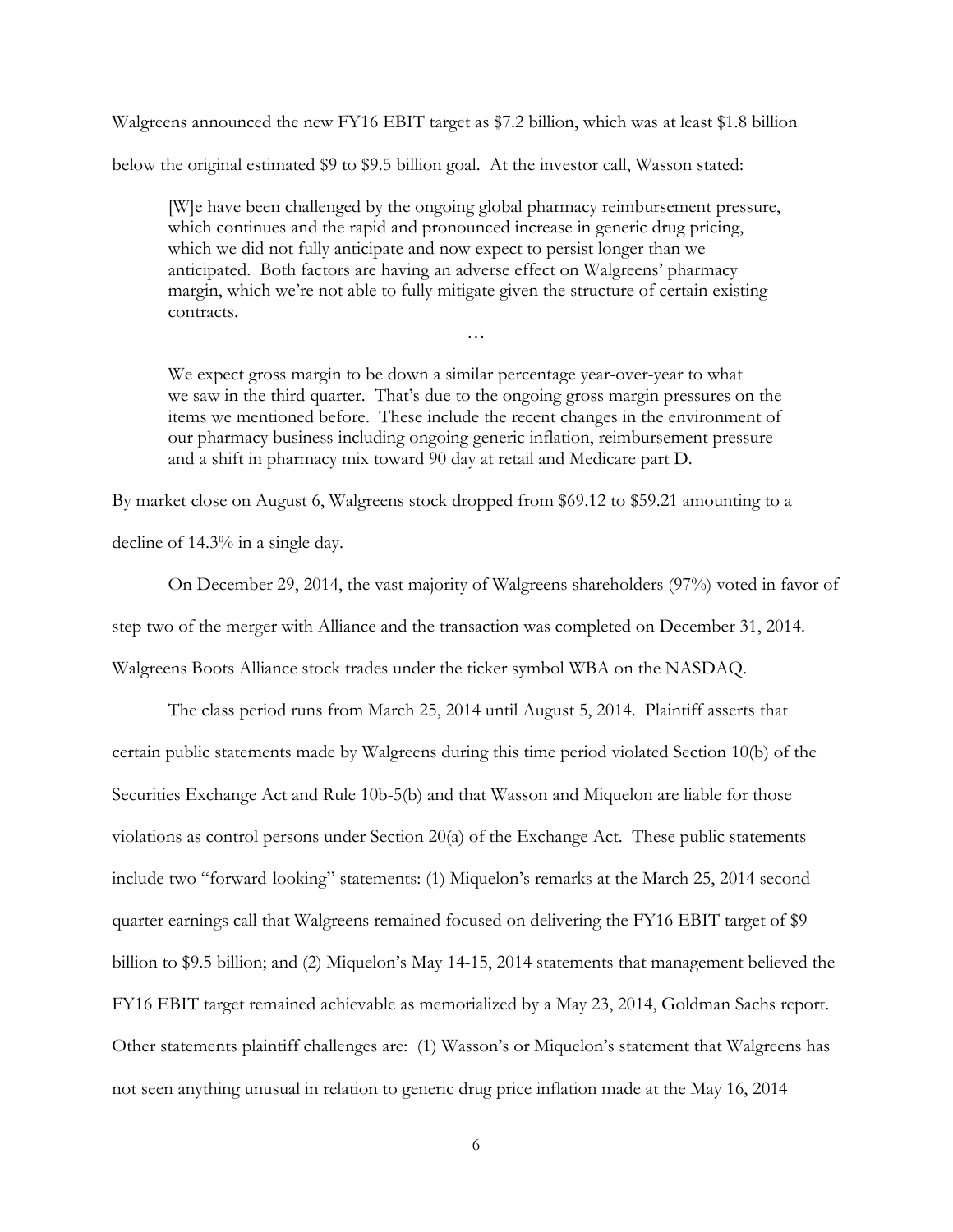conference call with Morgan Stanley; (2) Wasson's statements made at the April 17, 2014 conference call with J.P. Morgan about the impact of generic price inflation and reimbursement pressures by third-party payers; (3) Miquelon's statement made during the March 25, 2014 second quarter earnings call that "the most significant factor affecting the pharmacy margin was dramatically slower rate of new generic introductions year over year;" and (4) Walgreens' similar statement in its March 27, 2014, second quarter 10-Q filed with the SEC that "[r]etail pharmacy margins were negatively impacted by a significant reduction in the number of brand to generic drug conversions and lower market driven reimbursements."

During this litigation, the SEC issued an administrative cease-and-desist order against Walgreens, Wasson, and Miquelon under § 17(a)(2) of the Securities Act of 1933. The SEC found defendants "acted negligently in failing to adequately disclose to investors the material increase in risk to the company's ability to achieve the FY16 EBIT Goal." Without admitting or denying the findings, Walgreens, Wasson, and Miquelon consented to the entry of the SEC cease-and-desist order. The SEC also required Walgreens to pay a \$34.5 million penalty, and Wasson and Miquelon to each pay a \$160,000 penalty.

### **Legal Standard**

Summary judgment is appropriate "if the movant shows that there is no genuine dispute as to any material fact and the movant is entitled to judgment as a matter of law." Fed.R.Civ.P. 56(a); *see also Celotex Corp. v. Catrett*, 477 U.S. 317, 322-23, 106 S.Ct. 2548, 91 L.Ed.2d 265 (1986). A genuine dispute as to any material fact exists if "the evidence is such that a reasonable jury could return a verdict for the nonmoving party." *Anderson v. Liberty Lobby, Inc*., 477 U.S. 242, 248, 106 S. Ct. 2505, 2510, 91 L.Ed.2d 202 (1986). When determining whether a genuine dispute as to any material fact exists, the Court must view the evidence and draw all reasonable inferences in favor of the nonmoving party. *Id*. at 255; *Reed v. Brex, Inc.,* 8 F.4th 569, 575 (7th Cir. 2021). After "a properly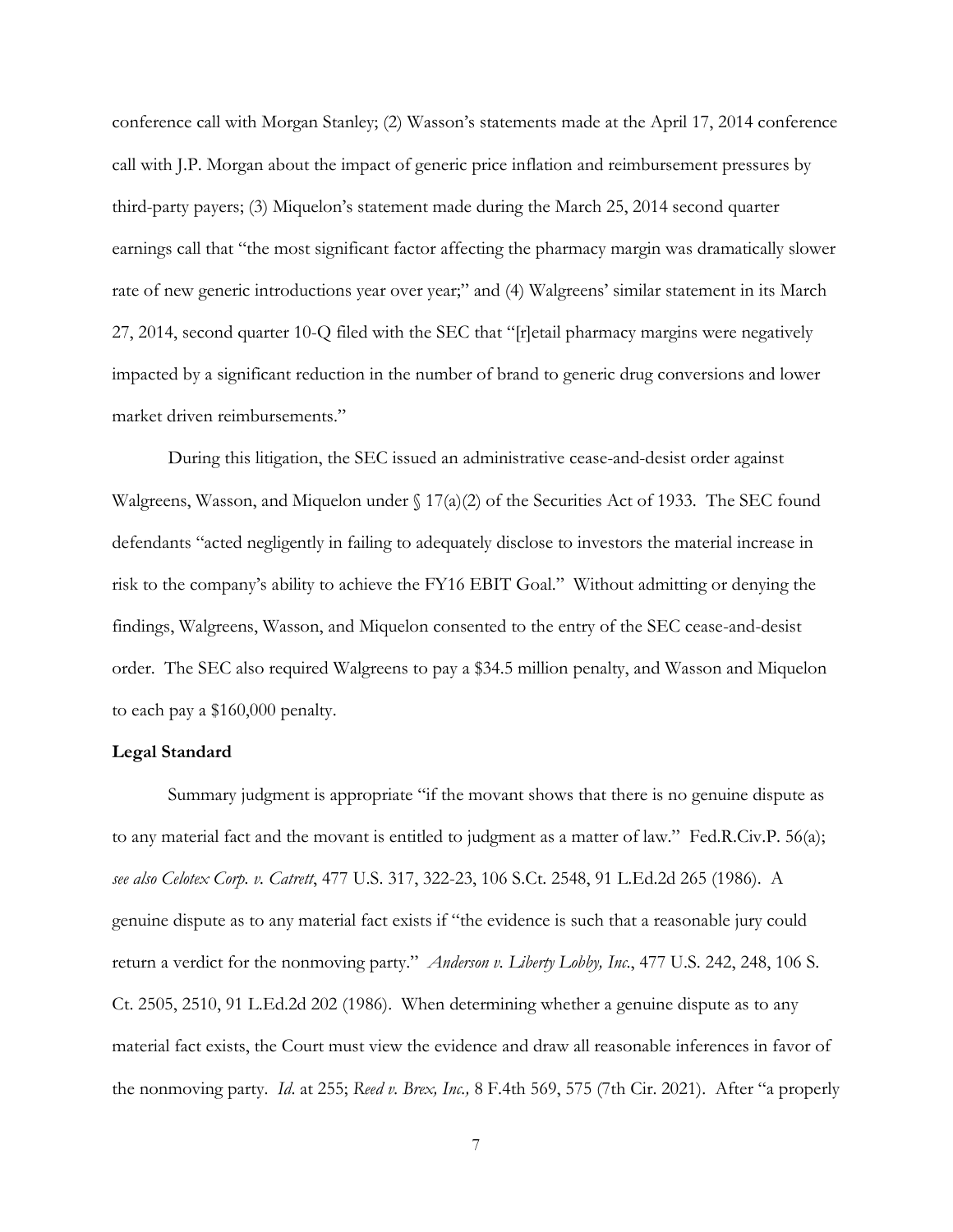supported motion for summary judgment is made, the adverse party 'must set forth specific facts showing that there is a genuine issue for trial.'" *Anderson*, 477 U.S. at 255 (quotation omitted).

# **Discussion**

To establish violations of § 10(b) and Rule 10b-5 of the Securities Exchange Act of 1934, a plaintiff must eventually prove (1) a material misrepresentation or omission by defendant, (2) scienter, (3) a connection between the misrepresentation or omission and the purchase or sale of a security, (4) reliance on the misrepresentation or omission, (5) economic loss, and (6) loss causation. *Halliburton Co. v. Erica P. John Fund, Inc.*, 573 U.S. 258, 267, 134 S.Ct. 2398, 189 L.E.2d 399 (2014) (*Halliburton II*); *Cornielsen v. Infinium Capital Mgmt, LLC*, 916 F.3d 589, 598 (7th Cir. 2019).

### *Loss Causation*

The Court first turns to the parties' arguments concerning loss causation. Loss causation "requires a plaintiff to show that a misrepresentation that affected the integrity of the market price *also* caused a subsequent economic loss." *Erica P. John Fund, Inc. v. Halliburton Co.,* 563 U.S. 804, 812, 131 S.Ct. 2179, 1809 L.Ed.2d 24 (2011) (*Halliburton I*) (emphasis in original). "To prove this element of the claim, the plaintiffs ha[ve] the burden to establish that the price of the securities they purchased was 'inflated'—that is, it was higher than it would have been without the false statements—and that it declined once the truth was revealed." *Glickenhaus & Co. v. Household Int'l*, *Inc.*, 787 F.3d 408, 415 (7th Cir. 2015). In doing so, plaintiffs "need to isolate the extent to which a decline in stock price is due to fraud-related corrective disclosures and not other factors." *Id.* at 421. A "corrective disclosure" is a public admission, such as a company's formal announcement, that discloses the truth to the market about prior material misrepresentations or omissions. *See Wong v. Accretive Health, Inc*., 773 F.3d 859, 864-65 (7th Cir. 2014); *see also Dura Pharm., Inc. v. Broudo*, 544 U.S. 336, 342, 125 S.Ct. 1627, 161 L.Ed.2d 577 (2005) ("[I]f the purchaser sells the shares quickly before the relevant truth begins to leak out, the misrepresentation will not have led to any loss."). In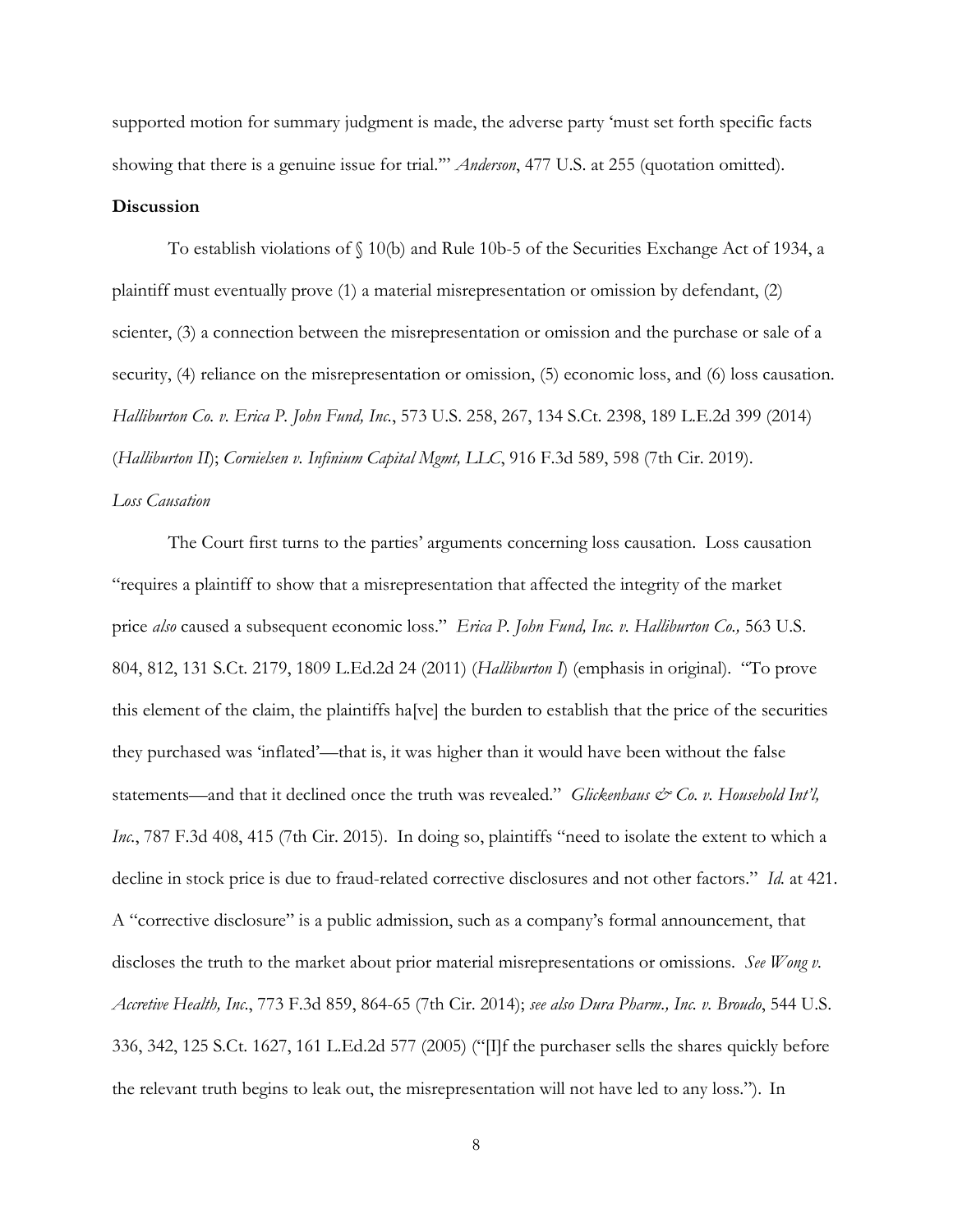addition, the "truth can come out, and affect the market price, in advance of a formal announcement." *Schleicher v. Wendt*, 618 F.3d 679, 686 (7th Cir. 2010).

Although the parties have yet to file their *Daubert* motions, defendants take issue with plaintiff's loss causation expert because he identified the corrective disclosures as the August 6, 2014 pre-market press release and subsequent investor call. These public admissions revealed for the first time that the new FY16 EBIT target was at least \$1.8 billion lower than the earlier projections. Defendants argue that the relevant truth was fully disclosed at the June 24, 2014 third quarter earnings conference call, at which time Walgreens indicated that its FY16 EBIT goal was not attainable and that generic inflation and reimbursement pressures significantly affected the goal. Specifically, defendants contend that under an efficient market theory, this earlier disclosed information was already incorporated into the share price before the August 6 disclosures. Thus, defendants argue that no reasonable factfinder could conclude that the relevant truth was disclosed on August 6 because it was fully disclosed on June 24.

Defendants' argument does not take into account that the relevant truth can leak out over time through a series of partial disclosures. *See Dura Pharm.,* 544 U.S. at 342; *Glickenhaus,* 787 F.3d at 422. Further, defendants' argument does not acknowledge that the market may not have realized the significance of Walgreens missing the FY16 EBIT target until the actual shortfall of at least \$1.8 billion was announced to the public on August 6. *See Silverman v. Motorola, Inc.*, 798 F.Supp.2d 954, 983 (N.D. Ill. 2011) (St. Eve, J.); *see also In re BofI Holding, Inc. Sec. Litig.,* 977 F.3d 781, 794 (9th Cir. 2020). In fact, the statistically significant decline in Walgreens' share price immediately after the August 6 corrective disclosures creates a genuine dispute of material fact that the information about the actual amount of the shortfall was new information not known to the market. *Silverman,* 798 F.Supp.2d at 983. As such, although the market already knew on June 24 that the FY16 EBIT goal was not attainable and that generic drug price inflation and reimbursement pressure significantly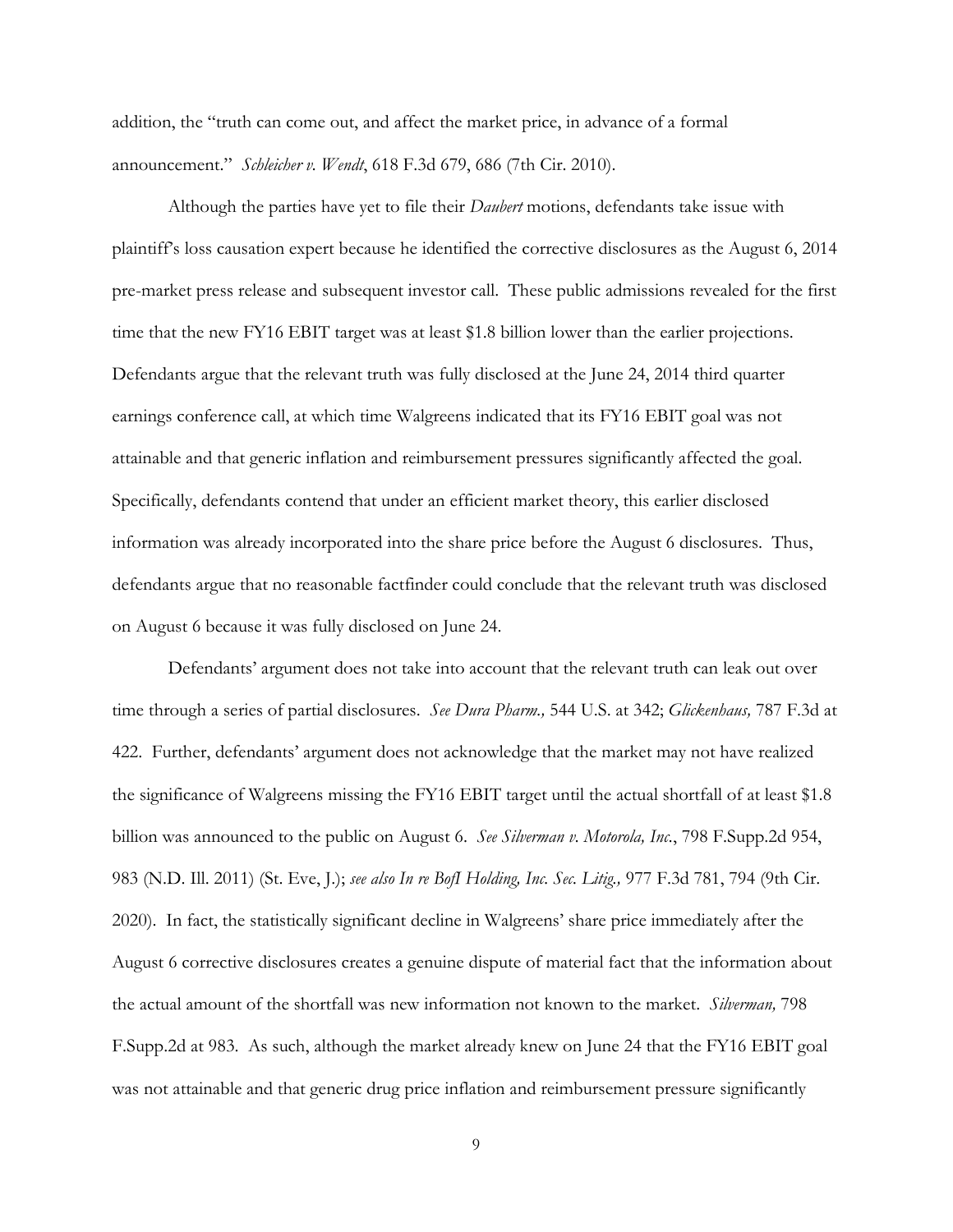impacted it, there is a triable issue of fact of whether the August 6 corrective disclosures revealed new information concerning the extent and seriousness of Walgreens missing its FY16 EBIT goal. [1](#page-9-0) *See id.*

The Court therefore denies defendants' motion for summary judgment in relation to loss causation. The parties' criticisms of the designated loss causation experts and their reports are best left for the upcoming *Daubert*/Federal Rule of Evidence 702 motions, at which time the parties will have the opportunity to fully develop their arguments. The Court will then consider these criticisms in the proper context and legal framework.

#### *Forward-Looking Statements*

Next, defendants contend that two forward-looking statements plaintiff argues are false and misleading are not actionable due to the Private Securities Litigation Reform Act's ("PSLRA") safe harbor provision. "[S]ecurities laws encourage companies to make public predictions of future performance to assist investors in estimating a firm's future value." *City of Taylor Police*  $\mathcal O$  *Fire Ret. Sys. v. Zebra Tech. Corp.,* 8 F.4th 592, 595 (7th Cir. 2021) (citation omitted). "For that reason, the Private Securities Litigation Reform Act exempts certain forward-looking statements from liability." *Id*. Specifically, forward-looking statements are protected by the PSLRA's safe harbor provision if they are "accompanied by meaningful cautionary statements identifying important factors that could cause actual results to differ materially from those in the forward-looking statement." 15 U.S.C. §  $78u-5(c)(1)(A)$ . "The PSLRA does not require the *most* helpful caution; it is enough to 'identify[] important factors that could cause actual results to differ materially from those in the forwardlooking statement.'" *Asher v. Baxter Int'l, Inc.,* 377 F.3d 727, 734 (7th Cir. 2004) (citation omitted, emphasis in original). The other independent prong of the PSLRA's safe harbor provision is that a forward-looking statement is protected if the statement is made without actual knowledge that it was

<span id="page-9-0"></span><sup>1</sup> Due to the disputed issue of fact related to the corrective disclosure dates, defendants' reasonable reliance argument cannot be determined as a matter of law at summary judgment.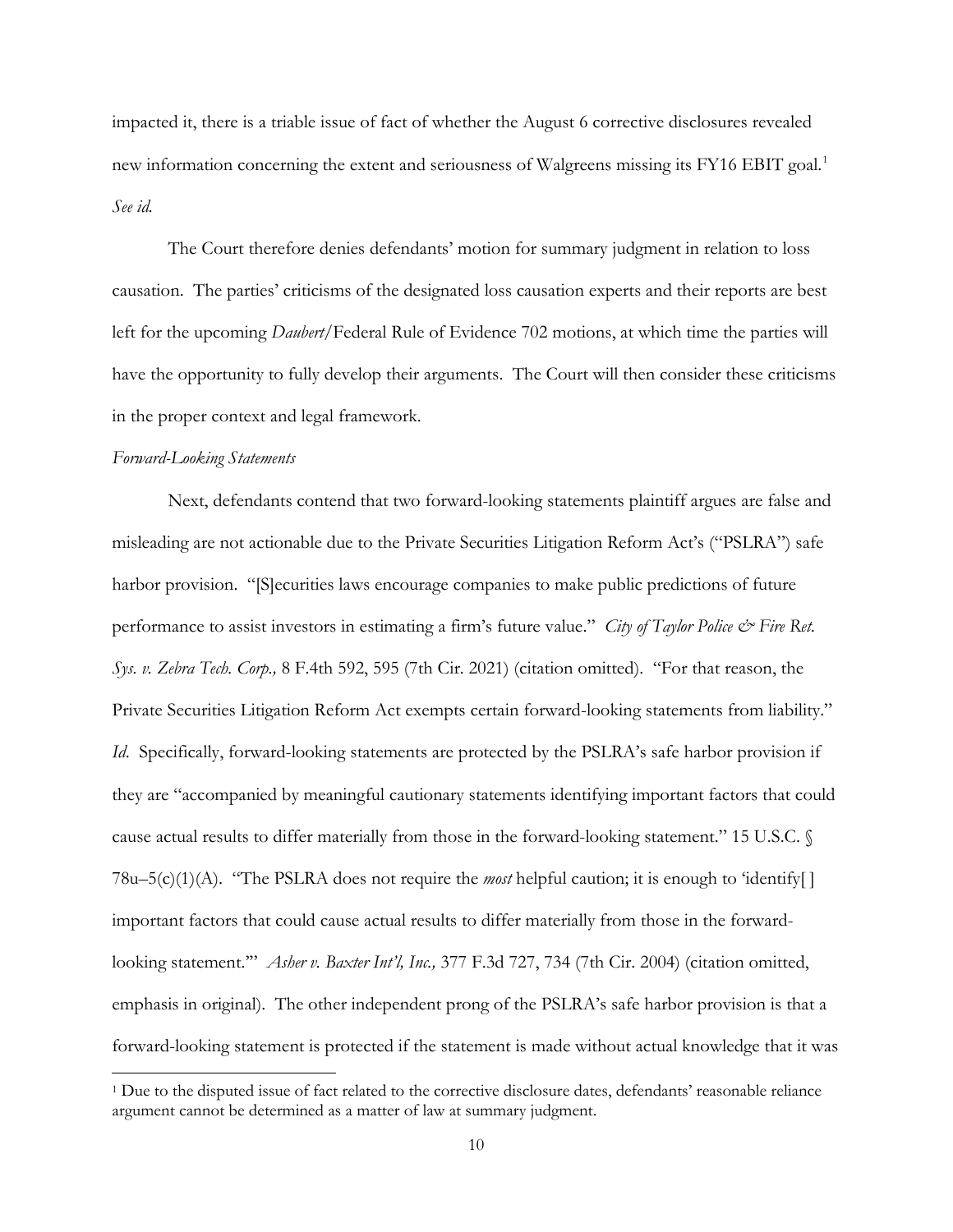false or misleading. *City of Livonia Employees' Ret. Sys. & Local 295/Local 851 v. Boeing Co.*, 711 F.3d 754, 756 (7th Cir. 2013).

The first forward-looking statement plaintiff challenges is Miquelon's remark made during the second quarter earnings call on March 25, 2014, where he stated: "our adjusted operating income goal of \$9 billion to \$9.5 billion is currently tracking below the CAGR required to meet this goal and below our initial expectations" and we "continue to recognize that there are risks to achieving this goal, however, we remain focused on delivering it." This statement is forward-looking because it expressly concerns future economic performance. And, although this remark is in the present tense, it is a forward-looking statement because the truth or falsity of this statement could not be discerned until a later time. *Desai v. General Growth Prop., Inc.*, 654 F.Supp.2d 836, 848 (N.D. Ill. 2009) (Shadur, J.); *see also Makor Issues & Rights v. Tellabs Inc.*, 513 F.3d 702, 705 (7th Cir. 2008) (that challenged statements "are in the present tense is not decisive on the question whether the statements include predictions").

On their face, these forward-looking comments includes cautionary statements, namely, that there was a risk in not achieving the projected FY16 EBIT target, that Walgreens was tracking below the CAGR target to meet this goal, and that the goal was tracking below initial expectations. Nonetheless, plaintiff contends that these cautionary statements do not fall within the safe harbor provision because they omit the contingencies of generic drug price inflation and the reimbursement pressures. Plaintiff's argument ignores defendants' reliance on Walgreens' 10-K annual statement from 2013 and its 10-Qs for the first two quarters of 2014 that set forth the specific risks involved statements that the Court can consider in this fraud-on-the-market case. *Asher,* 377 F.3d at 731-32; *Desai,* 654 F.Supp.2d at 844. The identified risk factors in these SEC filings include: (1) reductions in third-party reimbursement levels; (2) the continued efforts by-third party payers to reduce prescription drug costs and pharmacy reimbursement rates; (3) that the anticipated strategic and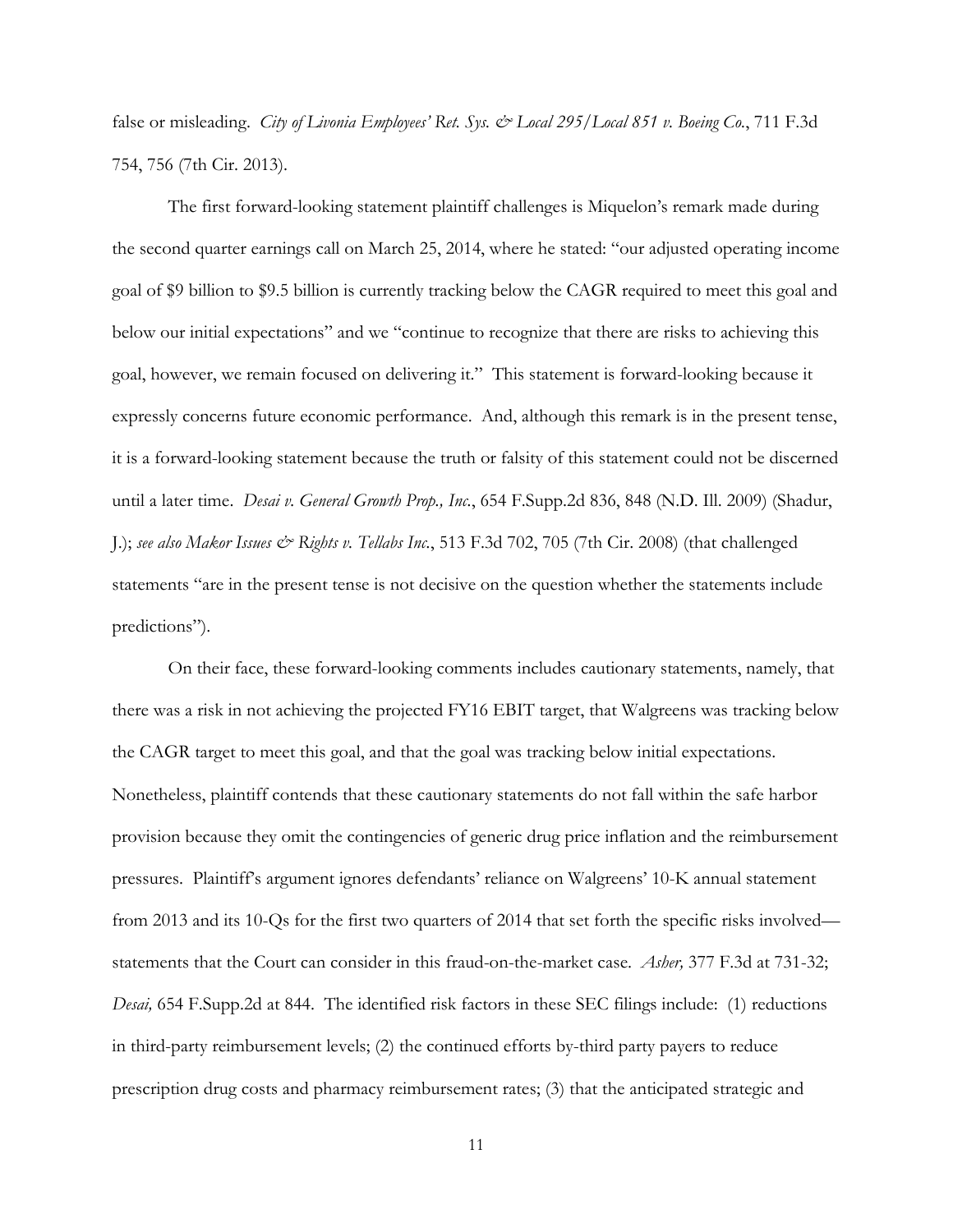financial benefits of the Alliance merger may not be realized; and (4) changes in pharmaceutical manufacturers' pricing. In short, the public statements in the relevant SEC filings explain that the principal risks included drug pricing changes and reimbursement pressures. These cautionary statements firmly place Miquelon's March 25 forward-looking remark within the PSLRA's safe harbor provision. *See Asher,* 377 F.3d at 734 ("the statute calls for issuers to reveal the 'important factors,'" not "to reveal in detail what could go wrong."). The Court therefore grants defendants' summary judgment motion as to Miquelon's March 25 forward-looking statement.

The second forward-looking statement plaintiff challenges concerns Miquelon's May 14-15, 2014 remarks memorialized in a Goldman Sachs report dated May 23, in which he stated that Walgreens is "tracking on or ahead of plan for each of its five FY16 financial targets with the lone exception of adj. EBIT" and that "management believes this target remains achievable and sees further upside beyond FY16 by leveraging a global footprint, expanding in growth markets, and bringing [Alliance's] best practices to the U.S." The Goldman Sachs' analyst further reported that the "key takeaways" from the mid-May meetings included that "FY16 targets remain attainable: Of the five targets, all are tracking on/ahead of plan with the exception being the adjusted EBIT goal of at least \$9.0bn, as core growth has lagged. However, WAG did not back away from this target, with synergies and its relationship with [drug wholesaler] providing the additional boost to achieve this goal."

Plaintiff maintains these statements are not forward-looking because their truth or falsity were known at the time they were made. *See Desai,* 654 F.Supp.2d at 848. Specifically, plaintiff argues by the time Miquelon made these mid-May remarks it was clear that the FY16 EBIT target was not attainable. Plaintiff's argument raises a triable issue of fact, namely, when did Walgreens know it could not attain the FY16 EBIT goal. This hotly disputed question of fact also implicates plaintiff's argument that the safe harbor provision does not apply because Miquelon had actual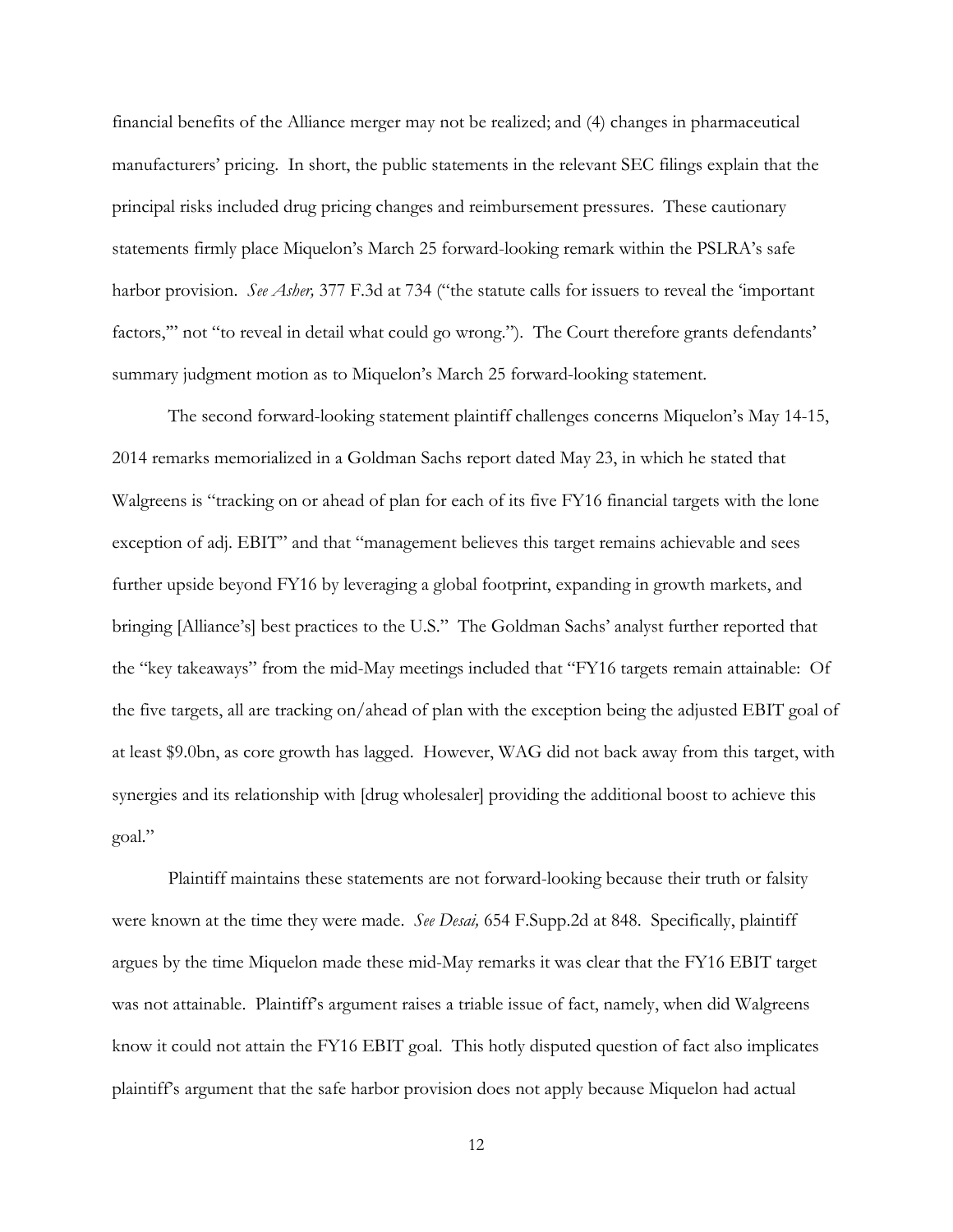knowledge that his statement was false or misleading, along with plaintiff's related arguments that there are no disputes as to any material facts concerning falsity or scienter regarding these statements. Because there are genuine disputes as to these material facts, the Court denies both defendants' and plaintiff's summary judgment motions concerning Miquelon's mid-May 2014 remarks made during the Goldman Sachs investor call.

#### *Other Public Statements*

The Court next considers the statements made during a May 16, 2014 Morgan Stanley conference call with Wasson and Miquelon that were memorialized in a report summarizing "key takeaways." One takeaway stated: "Generic price inflation. WAG has not seen any unusual activity, but purchasing JV [joint venture] leaves it in better shape than peers to cope with generic price increases." In their summary judgment motion, defendants argue plaintiff cannot prove that either individual defendant made this statement citing *Janus Capital Grp., Inc. v. First Derivative Traders,* 564 U.S. 135, 131 S.Ct. [2](#page-12-0)296, 180 L.Ed.2d 166 (2011).<sup>2</sup> In *Janus*, the Supreme Court held "[f]or purposes of Rule 10b–5, the maker of a statement is the person or entity with ultimate authority over the statement, including its content and whether and how to communicate it." *Id*. at 142. On its face, the Morgan Stanley report does not reference whether it was Miquelon or Wasson who made this statement, but as *Janus* teaches, "in the ordinary case, attribution within a statement or implicit from surrounding circumstances is strong evidence that a statement was made by—and only by—the party to whom it is attributed." *Id*.

In support of their argument, defendants present evidence that the Morgan Stanley associate analyst's notes taken during the call did not indicate who discussed generic price inflation. Moreover, the lead analyst on the call testified she did not have any recollection as to the specific details of the May 16, 2014 call. She further testified she did not provide a draft of the report to

<span id="page-12-0"></span><sup>2</sup> Because defendants' *Janus* argument as to Miquelon's May 2014 Goldman Sachs statements is perfunctory and undeveloped, it is waived. *White v. United States*, 8 F.4th 547, 552 (7th Cir. 2021).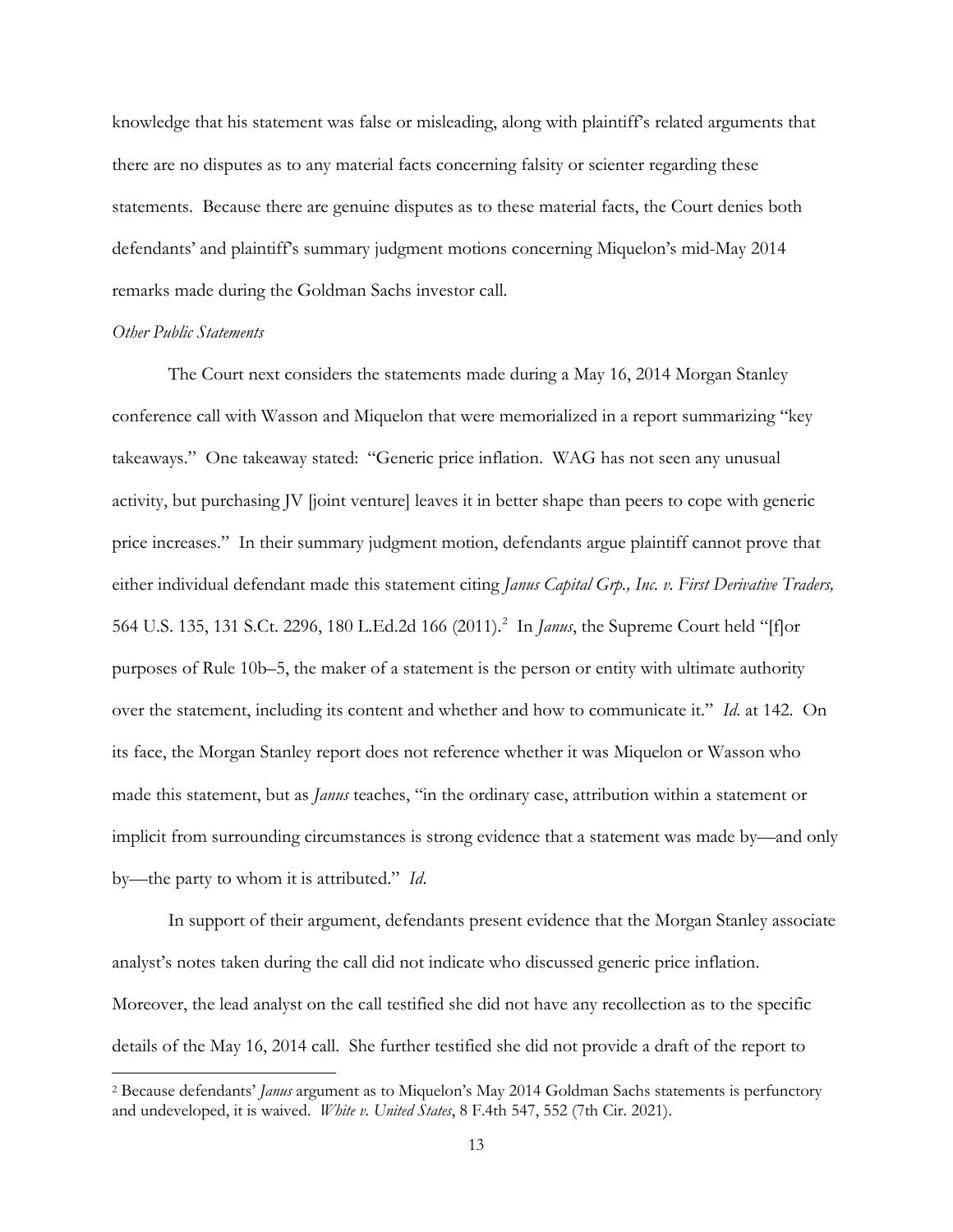Walgreens for its approval before publishing it. Also in the record is Wasson's September 17, 2017 testimony in the SEC proceedings where he stated "most likely it could've been both of us" who addressed the generic price inflation at the May 2014 call, although he also testified he could not specifically recall who addressed this topic. Construing these facts in plaintiff's favor, there is a triable issue of material fact whether Miquelon, Wasson, or the Morgan Stanley lead analyst had the ultimate authority over this statement. In other words, defendants have presented insufficient evidence that this statement is not attributable to Miquelon or Wasson as a matter of law.

Turning to the parties' substantive arguments, plaintiff contends that there are no disputes as to the material facts concerning falsity or scienter in relation to the May 16 Morgan Stanley statements. Plaintiff specifically asserts there is evidence in the record that by May 16, 2014 Walgreens knew that prices for a number of generic drugs were hyperinflated, and therefore, the statement about no unusual activity regarding generic price inflation was false or misleading. Defendants counter by explaining that by mid-May 2014, generic price inflation was a well-known industry phenomenon and had been publicly remarked upon by Walgreens' competitors and other market participants. In this context, defendants explain that what the May 16 Morgan Stanley statement really meant was Walgreens had not seen any unusual activity regarding generic inflation "compared to the rest of the industry."

Based on these arguments, the parties are asking the Court to weigh the evidence, draw inferences from the evidence, and make credibility determinations, which is not the Court's role at summary judgment. *Taylor v. City of Milford*, 10 F.4th 800, 806 (7th Cir. 2021). Accordingly, the issues of falsity and scienter as to the May 16, 2014 Morgan Stanley statements are factual questions for the jury to decide.

Next, the Court examines Wasson's statements made on an April 17, 2014 conference call hosted by J.P. Morgan. Specifically, Wasson made the following statement in relation to generic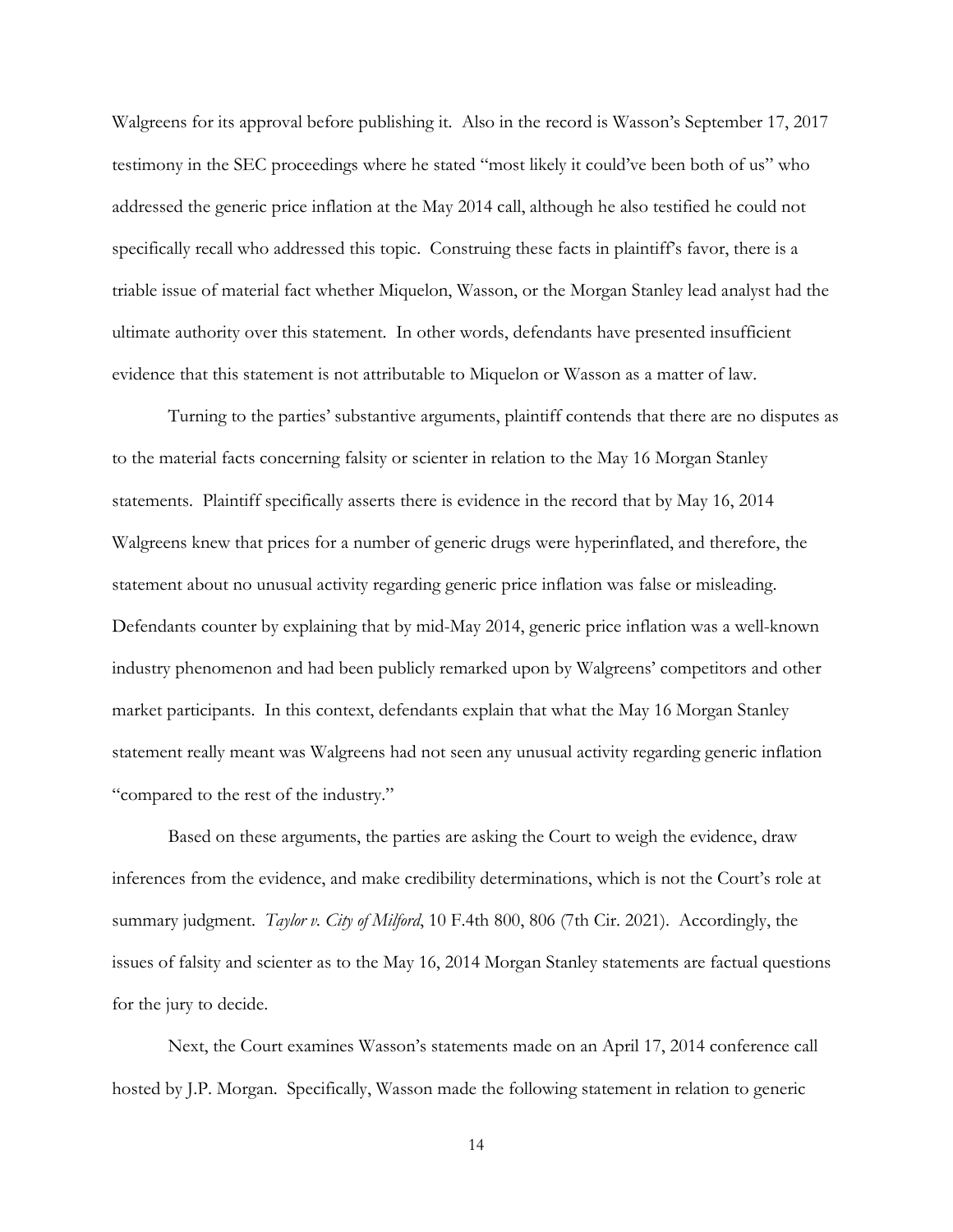#### price inflation:

Well I think as we said on probably our last couple calls, we did experience some inflation in the latter part of the summer or first quarter. We think that it was really kind of a one-time phenomenon of what we saw; it was just a handful of molecules. With that said, I think that we believe that we are as well positioned as anyone, if not better, to react to that inflation as we are with our team in Bern [Alliance's headquarters] that's working with suppliers – and to not only offset, but to drive even greater value. So we did see it. We think it was probably an anomaly. We're all over it, but I think we've got, as I said, a better opportunity than anyone to offset that generic inflation through Bern.

Plaintiff highlights Wasson's statements "[w]e think that it was a one-time phenomenon" and "[w]e think it was probably an anomaly."

Plaintiff also challenges a statement Wasson made later in the April 17 J.P. Morgan call where the analyst asked: "And as we think about pharmacy reimbursement we consistently hear about reimbursement pressures in the retail pharmacy environment. Can you talk about – is there anything that is out of the norm right now in the marketplace?" Wasson responded: "Yes, we're not seeing anything that I would call unusual. I think it's more normal course of business."

In the present motion, defendants argue that Wasson's statements are not actionable because they were his honestly held opinions. *See Omnicare, Inc.* v. *Laborers Dist. Council Constr. Indus. Pension Fund*, 575 U.S. 175, 135 S.Ct. 1318, 191 L.Ed.2d 253 (2015). In *Omnicare,* the Supreme Court distinguished factual statements from opinions in the context of § 11 of the Securities Act of 1933 concluding that opinions are actionable if "the speaker did not hold the belief she professed" or if "the supporting fact[s] she supplied were untrue." *Id*. at 186. Courts in this district have applied *Omincare's* reasoning to § 10(b) claims. *West Palm Beach Firefighters' Pension Fund v. Conagra Brands, Inc.,* 495 F.Supp.3d 622, 650 (N.D. Ill. 2020) (Pacold, J.).

As to Wasson's generic price inflation statements that "[w]e think that it was a one-time phenomenon" and "[w]e think it was probably an anomaly," defendants argue these statements were true because generic price inflation ended in 2015, therefore, it was a temporary deviation from the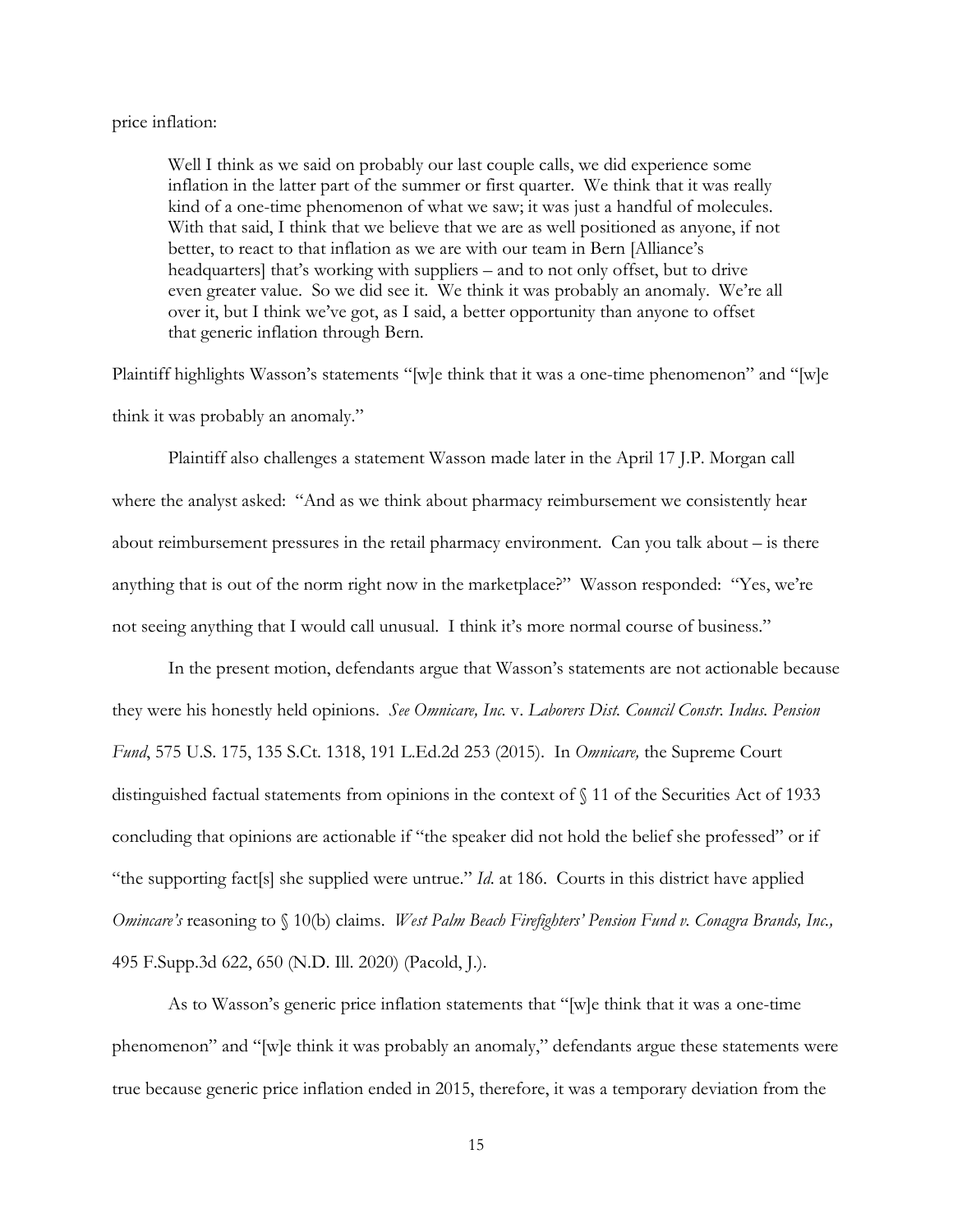long-term trend of deflation. Wasson, however, did not know this information at the time he made these statements in April 2014. Meanwhile, construing the evidence in plaintiff's favor, what Wasson did know by mid-April 2014 as a board member was that generic drug manufacturers had taken an aggressive industry-wide pricing action in September 2013 creating price inflation above historical and expected levels. He also knew that by April 10, 2014 the FY16 EBIT target had an additional risk of \$1 billion based on third party reimbursement negotiations, continued unprecedented inflation in the price of generic drugs, and Alliance's underperformance. This evidence creates a triable issue of fact whether Wasson's generic price inflation statements were true. Based on this same evidence, whether Wasson honestly believed his statements or whether there was a reasonable basis to make them are factual questions for the jury. *See Ominicare,* 575 U.S. at 188.

Turning to Wasson's statement on reimbursement pressures—"we're not seeing anything that I would call unusual. I think it's more normal course of business," defendants contend that this was Wasson's honestly held opinion based on his deposition testimony. Specifically, Wasson testified that based on his 10 to 15 years of reviewing and being involved in third-party payer contracts, along with the investor relation team's talking points on this subject, Walgreens was not seeing anything that he would describe as unusual at that time. The investor relation team's talking points included that reimbursement pressure is not a new phenomenon to the business and the new global platform resulting from the merger with Alliance would lower costs to maintain an advantage over the competition. Wasson's testimony raises a disputed issue of material fact as to his honest belief in his statements. Whether the jury believes Wasson's testimony is a credibility issue for trial.

On the other hand, plaintiff contends these statements about reimbursement pressures were false, especially in light of the relationship between generic price inflation and reimbursement pressures. As Walgreens Senior Pharmacy Officer Dan Doyle testified, during the relevant time period, Walgreens' generic rate "contracts essentially assumed generic deflation" for "each year and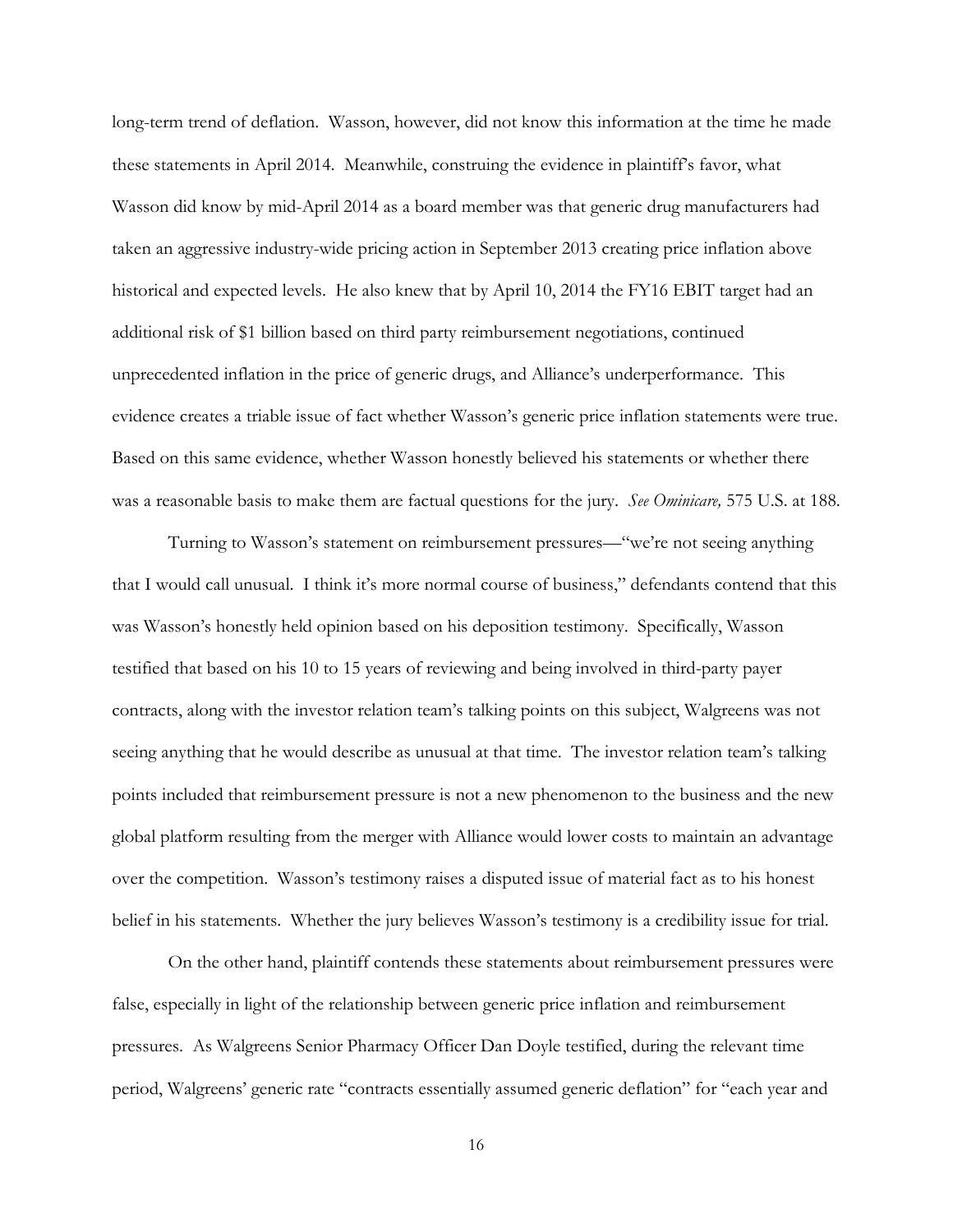every year into the future" but "instead, what we were seeing was generic inflation, and we did not have a mechanism in our contracts in order to pass those price increases on to the end payers of our product." In this context, evidence in the record viewed in plaintiff's favor shows that by at least March 2014, increased reimbursement pressures existed in relation to third-party payer contracts that did not have generic inflation protections. As such, there is a triable issue of fact whether Wasson's April 2014 statements that nothing was unusual in the context of reimbursement pressures were false.

Because there is a genuine dispute of material fact as to the falsity of Wesson's statements, plaintiff's argument that it has established Wasson's intent to deceive as a matter of law fails. *See Higginbotham v. Baxter Int'l, Inc.*, 495 F.3d 753, 756 (7th Cir. 2007) (Scienter is defined as "an intent to deceive, demonstrated by knowledge of the statement's falsity or reckless disregard of a substantial risk that the statement is false."). Again, this is a question for the jury.

The Court next turns to Miquelon's statement made during the March 25, 2014 second quarter earnings call that "the most significant factor affecting the pharmacy margin was dramatically slower rate of new generic introductions year over year." Miquelon specifically stated:

With respect to margin, our adjusted gross margin reflects our FIFO [first in, first out] inventory was 29.1% in the current quarter compared to 30.5% last year, a 140 basis point decline. While we always experience some level of reimbursement pressure, the most significant factor affecting the pharmacy margin was dramatically slower rate of new generic introductions year-over-year.

Plaintiff also challenges the following statement made in Walgreens' March 27, 2014, second

quarter 10-Q:

Gross margin as a percent of sales was 28.8% in the current quarter and 28.5% for the first six months compared to 30.1% and 29.8% last year. Retail pharmacy margins were negatively impacted by a significant reduction in the number of brand to generic drug conversions and lower market driven reimbursements.

By way of background, generic versions of drugs lead to higher gross profit margins for pharmacies than the branded versions. Accordingly, when drugs come off patent and are first introduced to the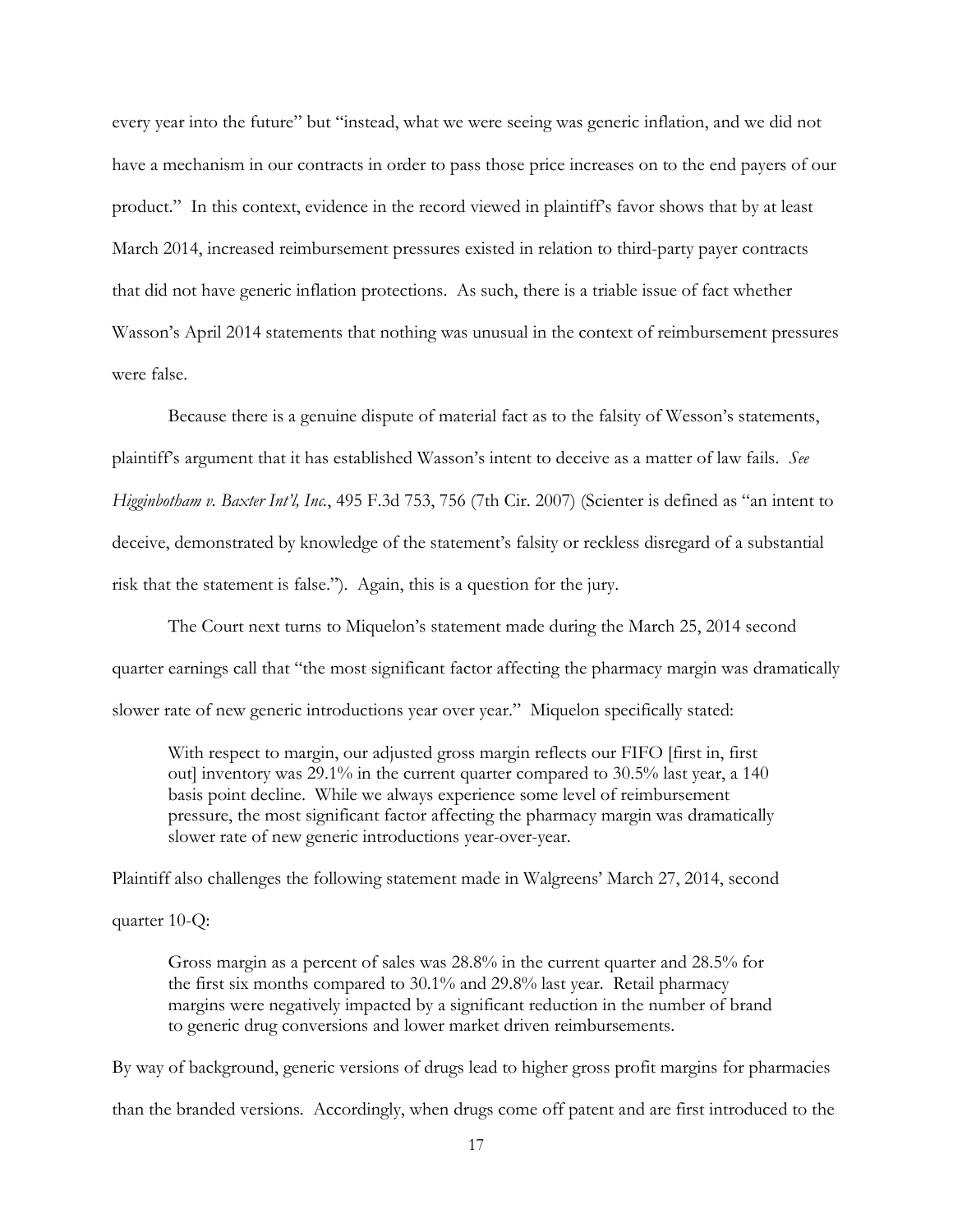market as generic, this conversion usually has a positive impact on Walgreens' gross profit margin.

Plaintiff argues these March 2014 statements are objectively false or misleading because numerous internal Walgreens' documents prepared before or shortly after these statements show that the "most significant factor" impacting Walgreens' pharmacy margin was the issue of generic price inflation and Walgreens' third-party reimbursement contracts that failed to provide meaningful inflationary relief. Plaintiff, however, admits in its response to defendants' Rule 56.1 Statement of Facts that generic price inflation was the third most significant individual factor in 2Q14.

In any event, defendants maintain these statements are accurate based on evidence in the record that there was a lower number of generic conversions in 2Q14 than 2Q13 directly affecting the pharmacy margin. Indeed, evidence in the record shows the lower number of new generic conversions in 2Q14 compared to 2Q13 reduced Walgreens' adjusted gross margin by 73 basis points (0.73%), which was more than half of the total 140 basis point (1.4%) decline. In response, plaintiff does not cite evidence about 2Q14 gross margin percentage year over year, but points to internal budget documents regarding different financial metrics. For example, plaintiff relies on documents comparing actual performance against the internal budget for 2Q14 and documents that discussed the forecasted performance for the remainder of FY14. Because plaintiff has failed to refute defendants' evidence, defendants have established—as a matter of law—the truth of the statement that the lower number of generic conversions in 2Q14 compared to 2Q13 was the most significant factor affecting the pharmacy margin during that time period. As such, the Court grants defendants' motion for summary judgment as to these March 2014 statements.

Furthermore, plaintiff argues because Miquelon publicly discussed that lower generic conversions were the most significant factor affecting the pharmacy margin, defendants had a duty to disclose the existence of generic price inflation and Walgreens' reimbursement issues. "There is generally no affirmative independent duty for a company to disclose all information that could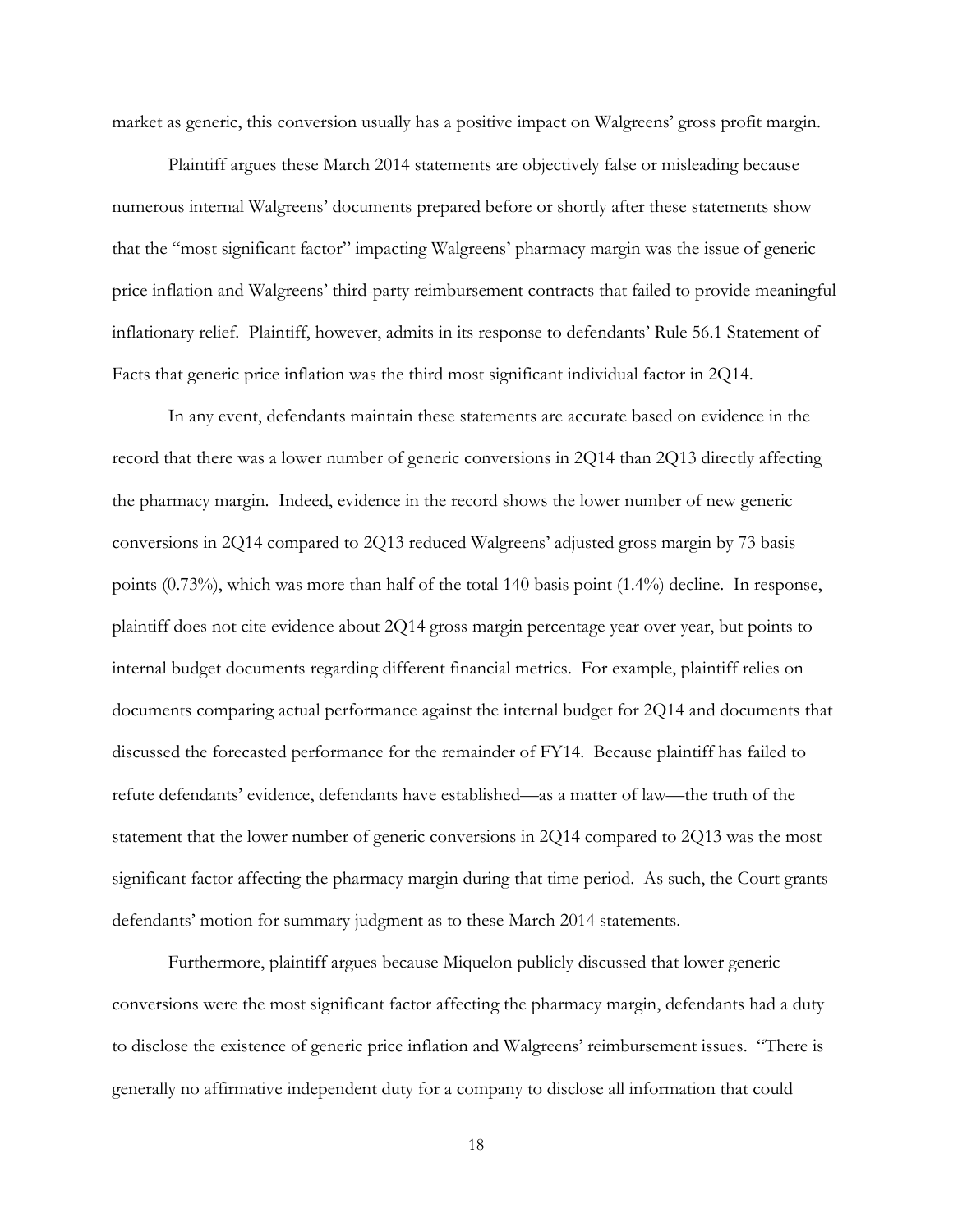potentially affect share prices, even when that information is material, unless such silence renders an affirmative statement misleading." *Cornielsen v. Infinium Capital Holdings, LLC*, 168 F.Supp.3d 1033, 1043 (N.D. Ill. 2016) (Wood, J.). The fact that generic drug inflation and reimbursement pressures impacted the pharmacy margin does not render false the fact that the most significant factor affecting the pharmacy margin in 2Q14 compared to 2Q13 was the slower rate of new generic introductions. As such, defendants did not have a duty to disclose information about generic drug inflation and reimbursement pressures under the circumstances. *See Basic, Inc. v. Levinson*, 485 U.S. 224, 239, 108 S.Ct. 978, 99 L.Ed.2d 194 (1988) ("Silence, absent a duty to disclose, is not misleading under Rule 10b–5."). The Court grants defendants' summary judgment motion in this respect.

Plaintiff also takes issue with Miquelon's statement that "we always experience some level of reimbursement pressure" as objectively false when Miquelon made the statement in mid-March 2014 about 2Q14. Specifically, plaintiff argues that the reimbursement pressures caused by generic price inflation and third-party payer contracts were anything but routine. Plaintiff, however, has failed to present evidence that the impact of reimbursement pressures on gross margin percentage in 2Q14 was not "routine," but instead points to documents that do not reflect the entire quarter. Moreover, defendants have presented unrebutted evidence that reimbursement pressures were ongoing within the industry and that it took place every year. The Court grants defendants' summary judgment motion in this respect.

Accordingly, the remaining actionable statements in this shareholder class action lawsuit include: (1) Wasson's statements made at the April 17, 2014 conference call with J.P. Morgan about the impact of generic price inflation and reimbursement pressures by third-party payers; (2) Miquelon's May 14-15, 2014 statements that management believed the FY16 EBIT target remained achievable as memorialized by a May 23, 2014, Goldman Sachs report; and (3) Wasson's or Miquelon's statement that Walgreens has not seen anything unusual in relation to generic drug price